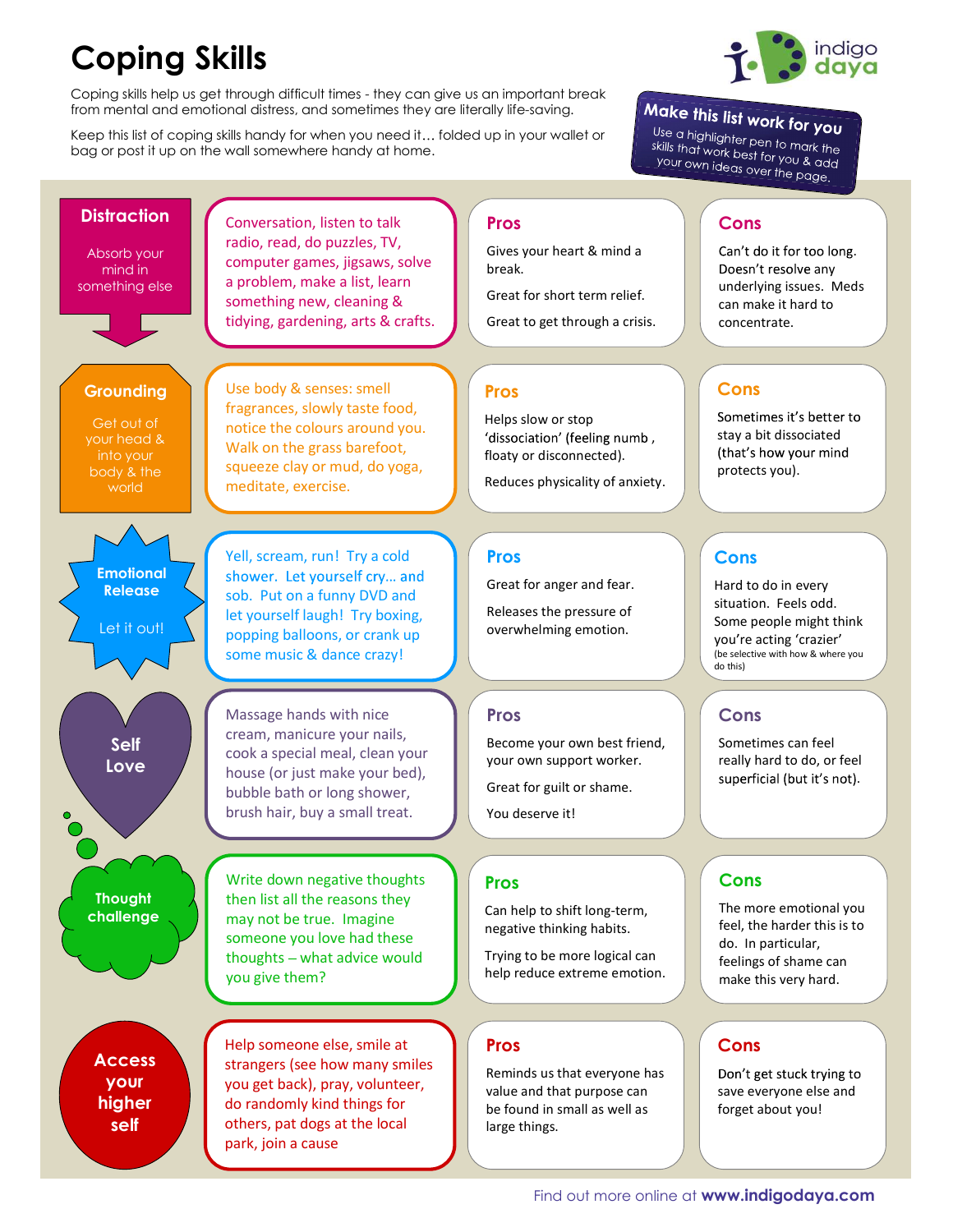## Your Personal Coping Skills List



Use this page to write your own list of coping skills. You might take some from my list, some that you already know, and others may still be out there for you to discover...